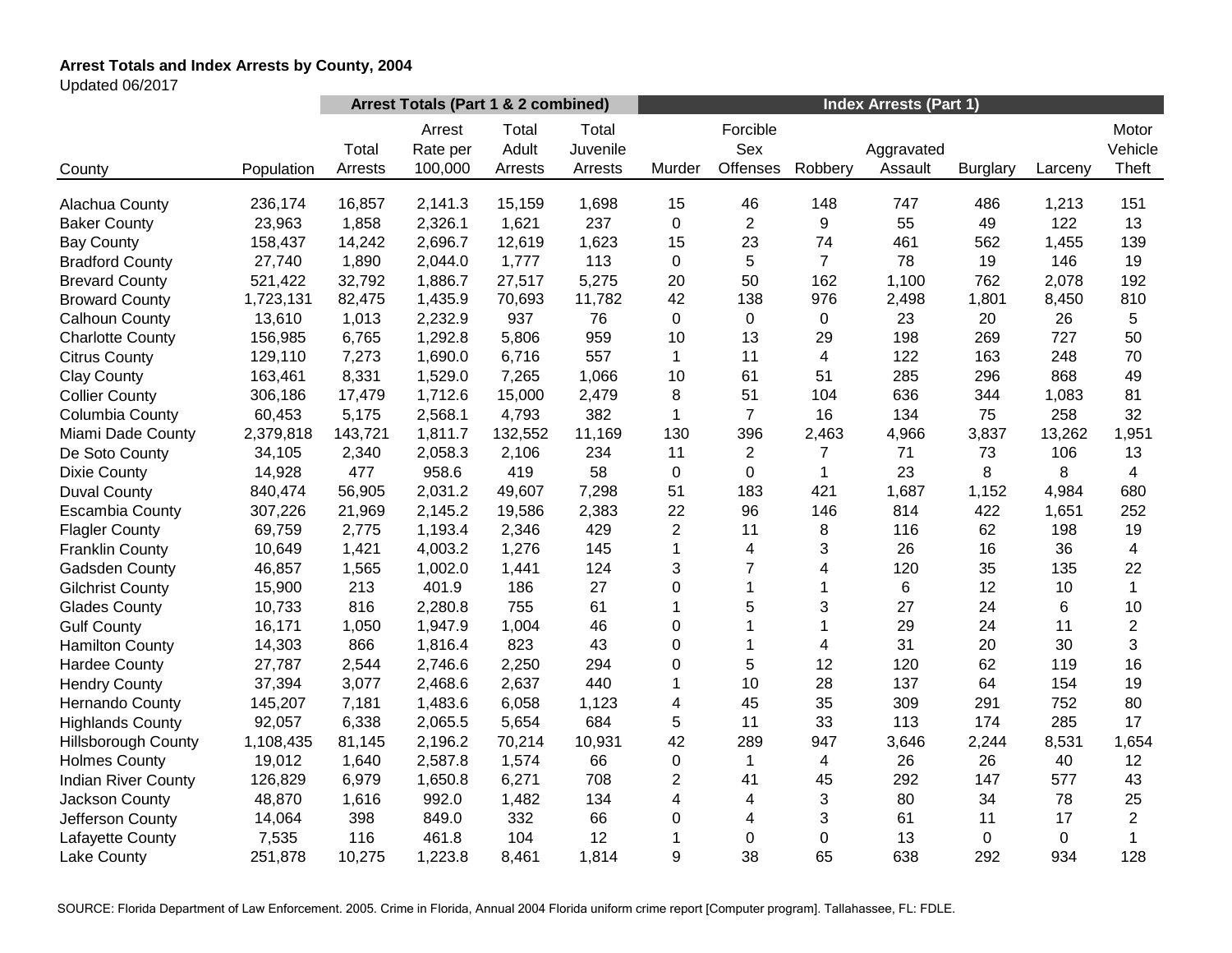# **Arrest Totals and Index Arrests by County, 2004**

Updated 06/2017

|                          |                      | Arrest Totals (Part 1 & 2 combined) |                               |                           |                              | <b>Index Arrests (Part 1)</b> |                             |                |                       |                 |                |                           |
|--------------------------|----------------------|-------------------------------------|-------------------------------|---------------------------|------------------------------|-------------------------------|-----------------------------|----------------|-----------------------|-----------------|----------------|---------------------------|
| County                   | Population           | Total<br>Arrests                    | Arrest<br>Rate per<br>100,000 | Total<br>Adult<br>Arrests | Total<br>Juvenile<br>Arrests | Murder                        | Forcible<br>Sex<br>Offenses | Robbery        | Aggravated<br>Assault | <b>Burglary</b> | Larceny        | Motor<br>Vehicle<br>Theft |
| Lee County               | 521,253              | 25,668                              | 1,477.3                       | 21,753                    | 3,915                        | 24                            | 61                          | 250            | 656                   | 704             | 2,636          | 265                       |
| Leon County              | 263,896              | 11,809                              | 1,342.5                       | 10,643                    | 1,166                        | 10                            | 37                          | 108            | 424                   | 300             | 1,334          | 172                       |
| Levy County              | 37,486               | 3,850                               | 3,081.2                       | 3,442                     | 408                          | 1                             | 12                          | 12             | 145                   | 98              | 215            | 37                        |
| <b>Liberty County</b>    | 7,354                | 285                                 | 1,162.6                       | 275                       | 10                           | 0                             | 1                           | $\overline{c}$ | 6                     | $\overline{2}$  | $\overline{2}$ | 0                         |
| <b>Madison County</b>    | 19,498               | 1,145                               | 1,761.7                       | 951                       | 194                          | 0                             | 4                           | 3              | 93                    | 64              | 78             | 13                        |
| <b>Manatee County</b>    | 300,302              | 17,996                              | 1,797.8                       | 16,076                    | 1,920                        | 30                            | 52                          | 145            | 716                   | 444             | 1,840          | 267                       |
| <b>Marion County</b>     | 293,317              | 20,388                              | 2,085.3                       | 18,002                    | 2,386                        | 10                            | 61                          | 110            | 742                   | 737             | 1,550          | 211                       |
| <b>Martin County</b>     | 137,637              | 8,274                               | 1,803.4                       | 7,292                     | 982                          | 6                             | 14                          | 61             | 258                   | 187             | 618            | 42                        |
| Monroe County            | 81,236               | 8,246                               | 3,045.2                       | 7,690                     | 556                          | $\overline{\mathbf{c}}$       | 5                           | 26             | 154                   | 118             | 389            | 65                        |
| Nassau County            | 65,016               | 1,887                               | 870.7                         | 1,595                     | 292                          | 0                             | $\overline{2}$              | 17             | 415                   | 58              | 155            | 30                        |
| Okaloosa County          | 185,778              | 13,907                              | 2,245.7                       | 12,598                    | 1,309                        | $\overline{c}$                | 12                          | 47             | 270                   | 256             | 1,000          | 78                        |
| <b>Okeechobee County</b> | 38,004               | 2,068                               | 1,632.5                       | 1,855                     | 213                          | $\mathbf{1}$                  | 9                           | 4              | 174                   | 79              | 109            | $\overline{2}$            |
| <b>Orange County</b>     | 1,013,937            | 46,151                              | 1,365.5                       | 39,295                    | 6,856                        | 43                            | 147                         | 504            | 1,938                 | 1,764           | 5,464          | 1,047                     |
| Osceola County           | 225,816              | 15,023                              | 1,995.8                       | 13,588                    | 1,435                        | 2                             | 34                          | 67             | 378                   | 334             | 849            | 105                       |
| Palm Beach County        | 1,242,270            | 71,054                              | 1,715.9                       | 63,540                    | 7,514                        | 44                            | 94                          | 610            | 2,151                 | 1,341           | 5,691          | 568                       |
| Pasco County             | 389,776              | 24,564                              | 1,890.6                       | 22,145                    | 2,419                        | 11                            | 51                          | 73             | 600                   | 643             | 1,691          | 256                       |
| <b>Pinellas County</b>   | 943,640              | 46,734                              | 1,485.8                       | 39,255                    | 7,479                        | 28                            | 113                         | 374            | 1,984                 | 1,361           | 4,965          | 616                       |
| Polk County              | 528,389              | 32,015                              | 1,817.7                       | 27,772                    | 4,243                        | 14                            | 63                          | 200            | 796                   | 792             | 2,750          | 279                       |
| <b>Putnam County</b>     | 73,226               | 5,800                               | 2,376.2                       | 5,128                     | 672                          | 9                             | 16                          | 36             | 498                   | 178             | 360            | 59                        |
| St. Johns County         | 149,336              | 3,867                               | 776.8                         | 3,602                     | 265                          | 1                             | 6                           | 37             | 275                   | 135             | 346            | 59                        |
| St. Lucie County         | 226,216              | 13,595                              | 1,802.9                       | 11,433                    | 2,162                        | 4                             | 35                          | 101            | 591                   | 575             | 1,283          | 192                       |
| Santa Rosa County        | 133,721              | 8,235                               | 1,847.5                       | 7,407                     | 828                          | 5                             | 30                          | 27             | 162                   | 103             | 353            | 53                        |
| Sarasota County          | 353,247              | 17,863                              | 1,517.0                       | 16,643                    | 1,220                        | 5                             | 37                          | 128            | 1,306                 | 412             | 1,243          | 208                       |
| Seminole County          | 403,361              | 16,463                              | 1,224.4                       | 13,596                    | 2,867                        | 13                            | 28                          | 116            | 439                   | 397             | 1,695          | 142                       |
| <b>Sumter County</b>     | 66,416               | 5,992                               | 2,706.6                       | 5,697                     | 295                          | $\overline{c}$                | 6                           | 13             | 106                   | 153             | 166            | 24                        |
| <b>Suwannee County</b>   | 37,713               | 2,100                               | 1,670.5                       | 1,912                     | 188                          | 0                             | 8                           | $\overline{7}$ | 66                    | 64              | 111            | 23                        |
| <b>Taylor County</b>     | 20,941               | 847                                 | 1,213.4                       | 728                       | 119                          | 0                             | $\overline{2}$              | 5              | 27                    | 33              | 60             | 3                         |
| <b>Union County</b>      | 14,620               | 1,208                               | 2,478.8                       | 1,149                     | 59                           | 0                             | 6                           | 0              | 33                    | 33              | 25             | 15                        |
| <b>Volusia County</b>    | 484,185              | 41,970                              | 2,600.5                       | 37,929                    | 4,041                        | 14                            | 52                          | 196            | 958                   | 561             | 2,305          | 342                       |
| <b>Wakulla County</b>    | 25,505               | 1,234                               | 1,451.5                       | 1,081                     | 153                          | 0                             | 6                           | 2              | 45                    | 38              | 103            | 10                        |
| <b>Walton County</b>     | 50,543               | 5,241                               | 3,110.8                       | 4,896                     | 345                          | 1                             | 4                           | $\overline{c}$ | 121                   | 79              | 210            | 39                        |
| <b>Washington County</b> | 22,434               | 1,944                               | 2,599.6                       | 1,840                     | 104                          | 0                             | 0                           | 1              | 27                    | 51              | 73             | $\overline{7}$            |
| Florida                  | 17,516,732 1,029,000 |                                     | 5,874.4                       | 907,849                   | 121,151                      | 693                           | 2,570                       | 9,101          | 36,242                | 25,970          | 88,267         | 11,798                    |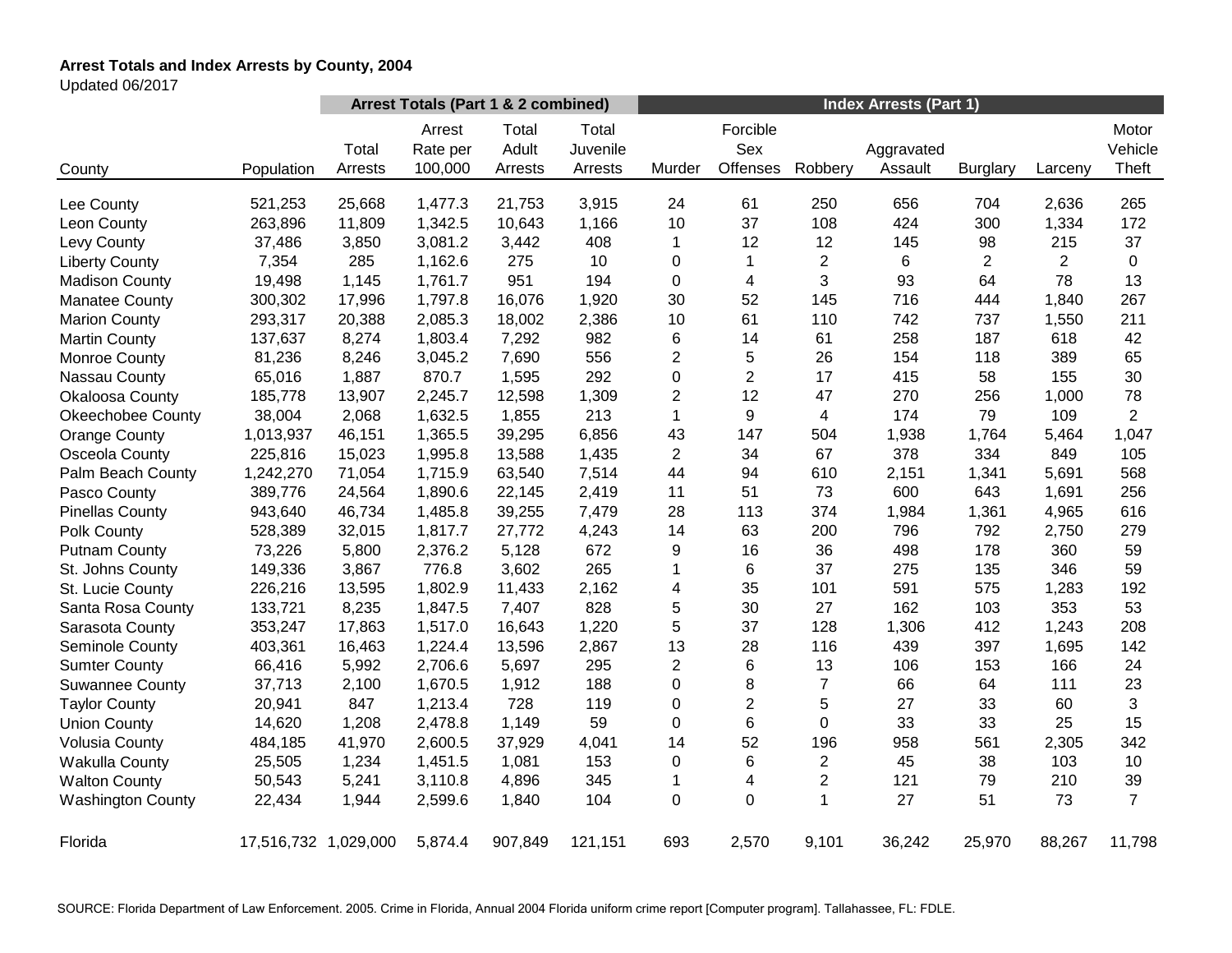Updated 06/2017

**Part 2 Arrests**

|                            |                              | Kidnap/        |                | Simple         | Drug   |                |                |                | Counterfeit/   | Extortion/     |                |
|----------------------------|------------------------------|----------------|----------------|----------------|--------|----------------|----------------|----------------|----------------|----------------|----------------|
| County                     | Manslaughter Abduction Arson |                |                | Assault        | Arrest | <b>Bribery</b> | Embezzlement   | Fraud          | Forgery        | Blackmail      | Intimidation   |
|                            |                              |                |                |                |        |                |                |                |                |                |                |
| Alachua County             |                              | 10             | 1              | 1,457          | 2,193  | 1              | 22             | 240            | 66             | 3              | 9              |
| <b>Baker County</b>        | 0                            |                | 4              | 95             | 262    | $\mathbf 0$    | $\mathbf 0$    | 8              | 5              | 3              | $\mathbf 0$    |
| <b>Bay County</b>          |                              | 15             | 14             | 1,455          | 2,307  | 1              | 43             | 327            | 110            | $\overline{2}$ | 76             |
| <b>Bradford County</b>     | 0                            | $\mathbf 0$    | $\overline{2}$ | 169            | 148    | 0              | $\mathbf 0$    | 14             | 28             | 0              | 1              |
| <b>Brevard County</b>      | 3                            | 17             | 19             | 2,863          | 4,759  | 3              | 127            | 304            | 81             | 10             | 52             |
| <b>Broward County</b>      | 9                            | 41             | 58             | 5,478          | 14,177 | 1              | 158            | 671            | 331            | 12             | 181            |
| Calhoun County             | $\mathbf 0$                  | $\Omega$       | $\Omega$       | 111            | 308    | 0              | 1              | $\mathbf 0$    | $\mathbf{1}$   | 0              | 0              |
| <b>Charlotte County</b>    | 0                            | 0              | 1              | 478            | 867    | 0              | 23             | 27             | 33             | 0              | 2              |
| <b>Citrus County</b>       | 3                            | 3              | 4              | 595            | 593    | 0              | $\overline{7}$ | 145            | 24             | 0              | 9              |
| <b>Clay County</b>         | 0                            | 2              | 3              | 751            | 824    | 0              | 0              | 575            | 87             | 1              | 17             |
| <b>Collier County</b>      | 9                            | 29             | 12             | 1,317          | 1,880  | 0              |                | 497            | 66             | 0              | 15             |
| Columbia County            | 1                            | $\overline{2}$ | 5              | 278            | 474    | 0              | 0              | 34             | 13             | 0              | 3              |
| Miami Dade County          | 15                           | 163            | 76             | 8,359          | 25,934 | 13             | 38             | 1,884          | 931            | 61             | 2,496          |
| De Soto County             | 3                            |                | 6              | 56             | 184    | 0              | 0              | 4              | 6              | 0              | 12             |
| <b>Dixie County</b>        | $\overline{0}$               | $\overline{2}$ | 1              | 36             | 105    | 0              | $\Omega$       |                | 5              | 0              | $\overline{7}$ |
| <b>Duval County</b>        | 3                            | 22             | 75             | 5,338          | 9,529  | 1              | 52             | 1,265          | 205            | $\overline{2}$ | 13             |
| <b>Escambia County</b>     |                              | 62             | 11             | 2,385          | 2,684  | 0              | $\overline{2}$ | 743            | 54             | $\overline{2}$ | 155            |
| <b>Flagler County</b>      | 0                            | $\Omega$       | 2              | 365            | 413    | 1              | 0              | 20             | 22             |                | 27             |
| <b>Franklin County</b>     | 0                            | $\Omega$       | 0              | 93             | 95     | 0              |                | 5              | 16             | 0              | 0              |
| <b>Gadsden County</b>      | $\overline{2}$               | 0              | 1              | 266            | 267    | $\overline{0}$ | 6              | 20             | 16             | 0              | 3              |
| <b>Gilchrist County</b>    | 0                            | $\Omega$       | 0              | 0              | 19     | 0              | $\Omega$       |                | $\overline{2}$ | 0              | $\Omega$       |
| <b>Glades County</b>       |                              | $\Omega$       | 0              | 29             | 110    | 0              | $\Omega$       |                | 6              | 0              | $\Omega$       |
| <b>Gulf County</b>         | 0                            |                | 0              | 39             | 131    | 0              | $\Omega$       | 0              | 1              | 0              | 2              |
| <b>Hamilton County</b>     | 0                            | 2              | 1              | 72             | 96     | 0              | 0              | 4              | 5              | 0              | 0              |
| <b>Hardee County</b>       |                              | $\overline{2}$ | $\overline{c}$ | 266            | 279    | 0              | 5              | 26             | 24             |                | 4              |
| <b>Hendry County</b>       | 0                            | 0              | 1              | 364            | 293    | 0              | 2              | 12             | 10             | 0              | 14             |
| Hernando County            |                              | 14             | 4              | 1,001          | 761    | 0              | 1              | 211            | 37             | 4              | 92             |
| <b>Highlands County</b>    | 3                            | 5              | 3              | 609            | 760    | 2              | 1              | 127            | 39             | 0              | 38             |
| <b>Hillsborough County</b> | 3                            | 37             | 28             | 9,286          | 12,295 | $\mathbf 0$    | 360            | 1,800          | 473            | 12             | 227            |
| <b>Holmes County</b>       | $\mathbf 0$                  | 0              | 0              | 75             | 195    | $\mathbf 0$    | 0              | 0              | 9              | 0              | $\mathbf 0$    |
| <b>Indian River County</b> | 0                            | $\overline{2}$ | 3              | 604            | 956    | 0              | $\overline{2}$ | 116            | 49             | 0              | 25             |
| Jackson County             | 0                            | 0              |                | 110            | 161    | 0              |                | 6              | $\overline{7}$ | 0              | 12             |
| Jefferson County           | 0                            | 3              | 0              | 41             | 71     | 0              |                | $\overline{2}$ | 0              | 0              | 0              |
| Lafayette County           | 0                            |                | 0              | $\overline{2}$ | 9      | 0              | 0              | 0              | 3              | 0              |                |
| <b>Lake County</b>         | $\overline{2}$               | 10             | 13             | 1,086          | 1,309  | 1              | 14             | 188            | 107            | 3              | 111            |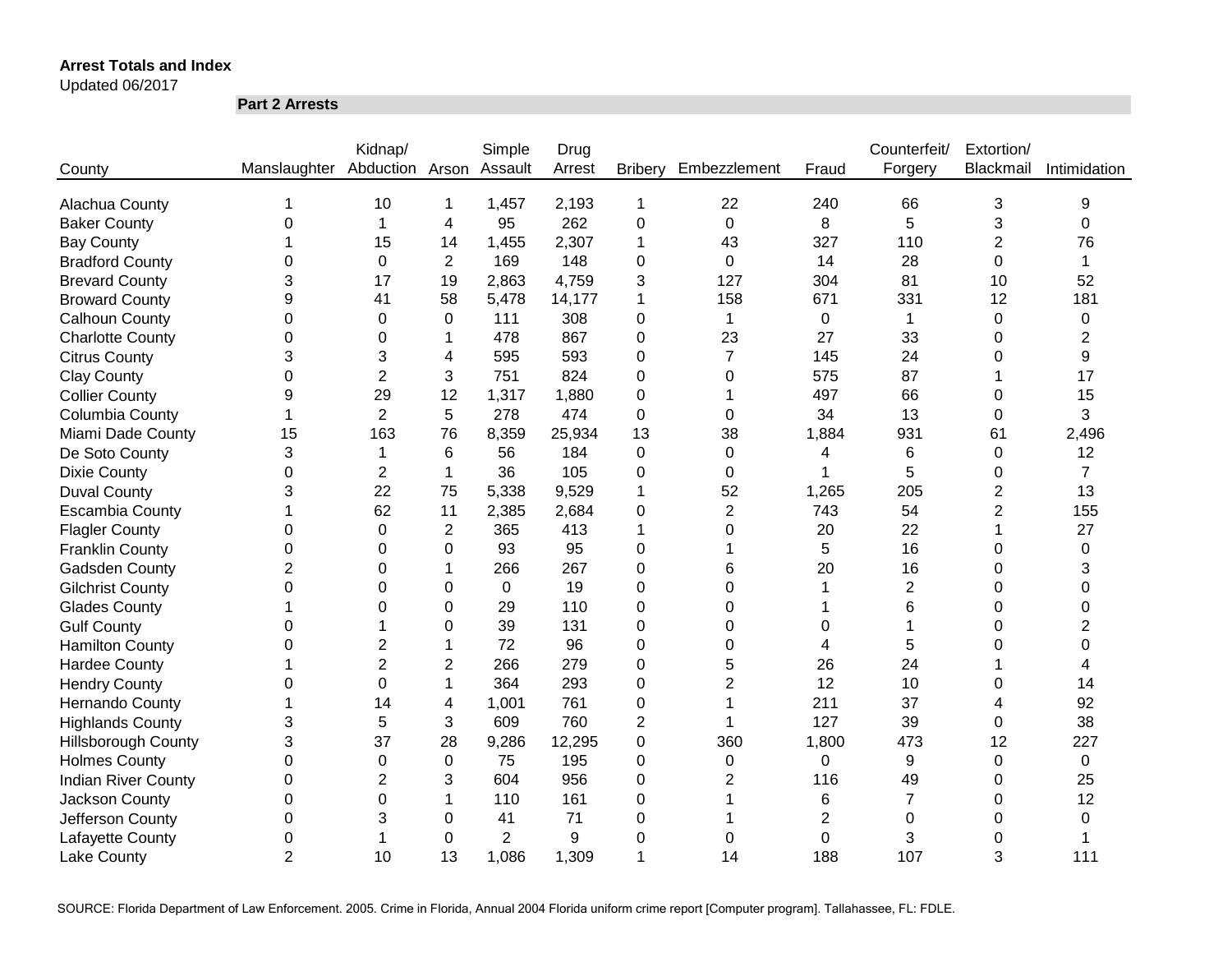Updated 06/2017

**Part 2 Arrests**

|                          |                | Kidnap/        |                | Simple  | Drug    |                |                |                | Counterfeit/ | Extortion/     |                |
|--------------------------|----------------|----------------|----------------|---------|---------|----------------|----------------|----------------|--------------|----------------|----------------|
| County                   | Manslaughter   | Abduction      | Arson          | Assault | Arrest  | <b>Bribery</b> | Embezzlement   | Fraud          | Forgery      | Blackmail      | Intimidation   |
| Lee County               | 4              | 9              | 24             | 1,952   | 3,331   | 0              | 26             | 355            | 49           | 0              | 21             |
| Leon County              | $\overline{2}$ | $\overline{7}$ | 11             | 989     | 1,927   | 1              | 14             | 314            | 72           | 3              | 72             |
| Levy County              |                | 3              | 3              | 383     | 352     | 1              | 0              | 34             | 35           | 0              | 10             |
| <b>Liberty County</b>    | 0              | 0              | 0              | 21      | 46      | 0              | 0              | $\overline{2}$ | $\mathbf{1}$ | 0              | 0              |
| <b>Madison County</b>    | 0              | 4              | 0              | 174     | 158     | 0              | 0              | 5              | 21           |                | 23             |
| <b>Manatee County</b>    | 0              | 32             | $\overline{7}$ | 2,143   | 2,134   | 0              |                | 643            | 99           |                | 92             |
| <b>Marion County</b>     | 27             | 12             | 4              | 1,609   | 2,032   | 0              | 0              | 151            | 60           |                | 6              |
| <b>Martin County</b>     | 0              | $\overline{2}$ | 7              | 616     | 1,279   | 0              | 0              | 166            | 39           | 0              | 5              |
| Monroe County            | 0              | $\overline{2}$ | 1              | 486     | 730     | 1              | 5              | 53             | 10           | 0              | 0              |
| Nassau County            | 0              | 1              | 3              | 19      | 388     | 0              | $\mathbf 0$    | $\overline{7}$ | 52           | 0              | 3              |
| Okaloosa County          | 1              | 6              | 3              | 1,077   | 1,493   | 0              | 0              | 153            | 105          | $\Omega$       | 43             |
| <b>Okeechobee County</b> | 0              | 8              | $\mathbf 1$    | 211     | 331     | 0              | 0              | 1              | 26           |                | 1              |
| <b>Orange County</b>     | 10             | 129            | 22             | 5,562   | 7,608   | 11             | 9              | 743            | 183          |                | 204            |
| Osceola County           | 1              | 10             | 6              | 1,271   | 2,284   | $\pmb{0}$      | 0              | 152            | 36           | 1              | 13             |
| Palm Beach County        | 5              | 38             | 27             | 5,024   | 9,173   | 12             | 120            | 593            | 345          | 23             | 180            |
| Pasco County             | $\overline{2}$ | 22             | 11             | 2,604   | 1,672   | 0              | 3              | 345            | 81           | $\overline{7}$ | 45             |
| <b>Pinellas County</b>   | 6              | 26             | 34             | 5,978   | 7,245   | 3              | 53             | 406            | 340          | 6              | 574            |
| Polk County              |                | 47             | $\mathbf{1}$   | 4,219   | 4,813   | 0              | 8              | 240            | 146          | 11             | 89             |
| <b>Putnam County</b>     |                | 8              | 6              | 246     | 688     | 1              | 0              | 50             | 40           | 1              | 18             |
| St. Johns County         | 0              | 5              | 1              | 244     | 762     | 0              | 1              | 32             | 31           | $\overline{2}$ | 14             |
| St. Lucie County         |                | 14             | 7              | 1,644   | 3,057   | 0              | $\overline{2}$ | 260            | 78           | 10             | 41             |
| Santa Rosa County        |                | 3              | 0              | 771     | 641     | 1              | $\overline{2}$ | 54             | 9            | 0              | 17             |
| Sarasota County          | 2              | 15             | 9              | 685     | 2,357   | 2              | 1              | 185            | 159          | 7              | 15             |
| Seminole County          | 0              | 25             | 5              | 2,152   | 2,498   | 1              | 0              | 269            | 121          |                | 292            |
| <b>Sumter County</b>     |                | 7              | 1              | 178     | 322     | 0              | 0              | 22             | 17           | 0              | $\overline{2}$ |
| <b>Suwannee County</b>   | 0              | $\overline{2}$ | 2              | 213     | 285     | 0              | 0              | 6              | 4            |                | 20             |
| <b>Taylor County</b>     | 0              | 0              | $\Omega$       | 50      | 125     | 0              | 0              | 5              | 10           | 0              | $\overline{7}$ |
| <b>Union County</b>      | 0              | 0              | 0              | 29      | 36      | 0              | 0              | 8              | 4            | 0              | 3              |
| <b>Volusia County</b>    | 3              | 13             | 9              | 3,356   | 6,116   | 0              | 1              | 183            | 102          | 0              | 20             |
| Wakulla County           | 0              | 4              | 0              | 125     | 122     | 0              | 0              | 4              | 4            | 0              | 6              |
| <b>Walton County</b>     | 0              | 0              | 9              | 303     | 621     | 0              | -1             | 35             | 49           | 0              | 6              |
| <b>Washington County</b> | $\mathbf 0$    | 1              | $\mathbf 0$    | 138     | 260     | $\overline{0}$ | $\Omega$       | 5              | 22           | $\overline{0}$ | $\Omega$       |
| Florida                  | 131            | 902            | 565            | 90,001  | 150,334 | 58             | 1,115          | 14,759         | 5,222        | 195            | 5,446          |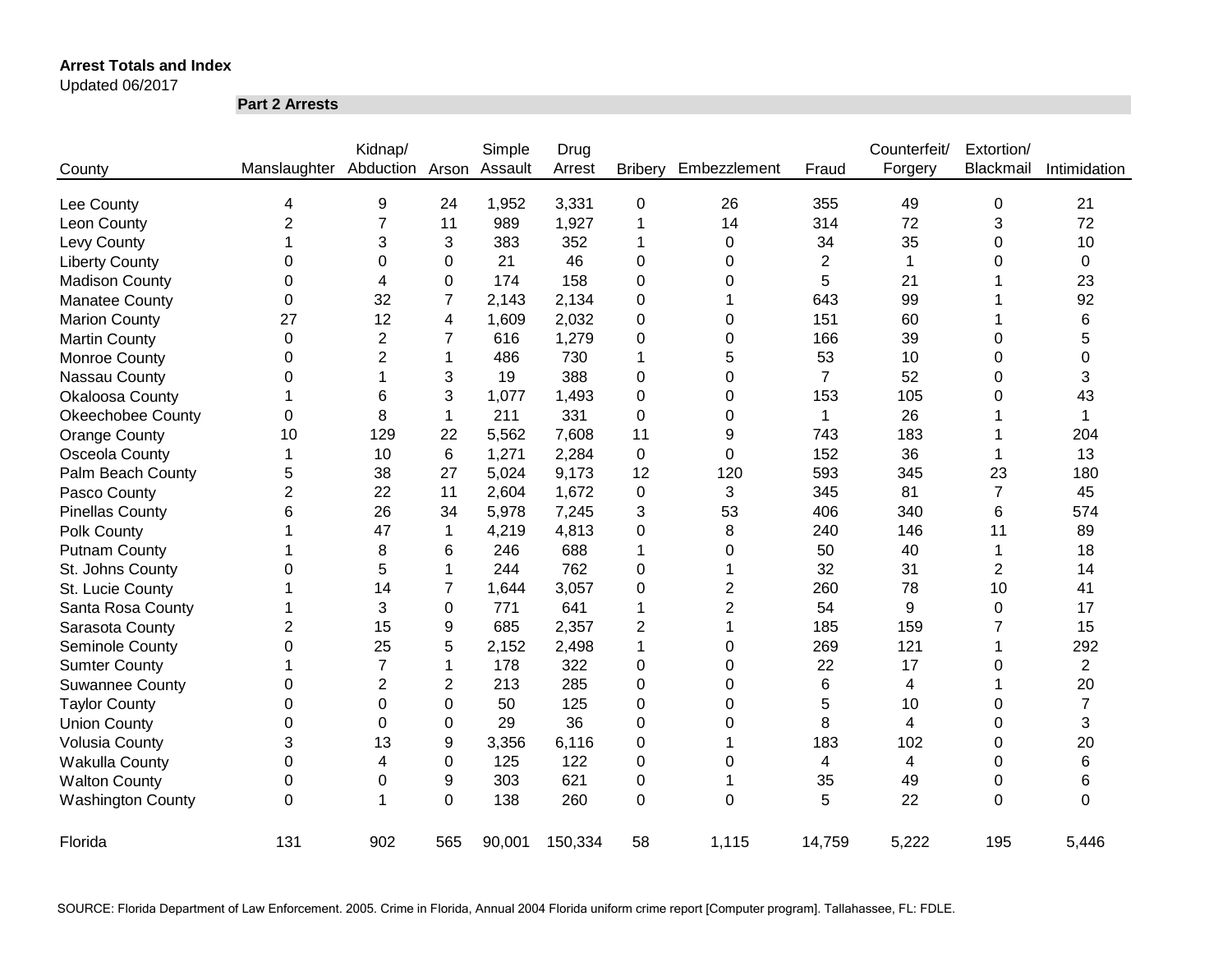Updated 06/2017

**Part 2 Arrests, continued**

|                            |              | Non-Forcible   | Stolen                  |            | Destruction/     |                | Weapons        | Liquor Law     |        |
|----------------------------|--------------|----------------|-------------------------|------------|------------------|----------------|----------------|----------------|--------|
| County                     | Prostitution | Sex Offenses   | Property                | <b>DUI</b> | Vandalism        | Gambling       | Violations     | Violations     | Misc.  |
|                            |              |                |                         |            |                  |                |                |                |        |
| Alachua County             | 70           | 43             | 29                      | 611        | 131              | 1              | 76             | 985            | 8,102  |
| <b>Baker County</b>        | 0            | 15             | 8                       | 73         | 0                | 0              | 5              | 35             | 1,094  |
| <b>Bay County</b>          | 65           | 79             | 32                      | 669        | 204              | 7              | 86             | 476            | 5,544  |
| <b>Bradford County</b>     | 0            | 12             | 6                       | 69         | 18               | 0              | 4              | 25             | 1,120  |
| <b>Brevard County</b>      | 51           | 94             | 69                      | 2,782      | 167              | 0              | 170            | 751            | 16,106 |
| <b>Broward County</b>      | 496          | 304            | 771                     | 4,987      | 460              | 45             | 815            | 2,636          | 36,129 |
| Calhoun County             | 0            | 0              | $\overline{\mathbf{c}}$ | 68         | 17               | 0              | 6              | 36             | 389    |
| <b>Charlotte County</b>    | 3            | 21             | $\overline{2}$          | 434        | 82               | 0              | 48             | 75             | 3,373  |
| <b>Citrus County</b>       | 0            | 57             | 20                      | 309        | 56               | 0              | 32             | 89             | 4,708  |
| <b>Clay County</b>         | 7            | 31             | 34                      | 437        | 171              | 0              | 63             | 96             | 3,612  |
| <b>Collier County</b>      | 29           | 76             | 8                       | 1,174      | 119              | 2              | 110            | 204            | 9,624  |
| Columbia County            | 1            | 16             | 4                       | 82         | 24               | 0              | 23             | 46             | 3,646  |
| Miami Dade County          | 1,404        | 794            | 1,435                   | 3,850      | 1,179            | 613            | 1,067          | 12,107         | 54,297 |
| De Soto County             | 0            | $\overline{7}$ | 1                       | 102        | 3                | 0              | 14             | 14             | 1,644  |
| <b>Dixie County</b>        | 0            | 0              | 0                       | 37         | 5                | 0              | $\overline{7}$ | 6              | 221    |
| <b>Duval County</b>        | 725          | 473            | 221                     | 3,493      | 427              | 17             | 734            | 1,029          | 24,123 |
| <b>Escambia County</b>     | 24           | 154            | 32                      | 830        | 266              | 15             | 106            | 237            | 10,803 |
| <b>Flagler County</b>      | $\Omega$     | 14             | 21                      | 129        | 16               | 0              | 29             | 31             | 1,268  |
| <b>Franklin County</b>     | 0            | $\overline{2}$ | 3                       | 100        | 16               | 0              | 1              | 39             | 960    |
| <b>Gadsden County</b>      | 0            | 6              | 9                       | 111        | 16               | 0              | $\overline{7}$ | 23             | 486    |
| <b>Gilchrist County</b>    | 0            | 0              | 0                       | 52         | 0                | 0              | 1              | $\overline{7}$ | 100    |
| <b>Glades County</b>       | $\Omega$     | 5              | 1                       | 29         | 0                | 0              | 4              | 5              | 549    |
| <b>Gulf County</b>         | 0            | 6              | 0                       | 82         | 1                | 0              | 10             | 1              | 708    |
| <b>Hamilton County</b>     | 0            | $\overline{c}$ | 0                       | 43         | 6                | 0              | 0              | 24             | 522    |
| <b>Hardee County</b>       | 1            | 9              | 8                       | 43         | 42               | 5              | 15             | 11             | 1,466  |
| <b>Hendry County</b>       | 1            | 8              | $\overline{7}$          | 174        | 41               | $\overline{2}$ | 20             | 22             | 1,693  |
| Hernando County            | 1            | 61             | 45                      | 439        | 120              | $\overline{2}$ | 26             | 53             | 2,792  |
| <b>Highlands County</b>    | 3            | 26             | 4                       | 274        | 10               | 2              | 27             | 55             | 3,712  |
| <b>Hillsborough County</b> | 784          | 380            | 79                      | 6,412      | 1,092            | 46             | 1,097          | 3,558          | 25,823 |
| <b>Holmes County</b>       | $\pmb{0}$    | $\mathbf 1$    | 0                       | 54         | $\boldsymbol{0}$ | 0              | 9              | $\overline{7}$ | 1,181  |
| <b>Indian River County</b> | 1            | 46             | 18                      | 488        | 97               | $\overline{2}$ | 59             | 116            | 3,248  |
| Jackson County             | 0            | 8              | $\overline{2}$          | 45         | 14               | 0              | $\overline{2}$ | $\overline{2}$ | 1,017  |
| Jefferson County           | 0            | $\overline{2}$ | 1                       | 29         | 12               | 0              | 3              | 6              | 129    |
| Lafayette County           | 0            | 0              | 0                       | 9          | 1                | 0              | 0              | 0              | 75     |
| Lake County                | 25           | 87             | 17                      | 548        | 126              | 1              | 62             | 140            | 4,321  |